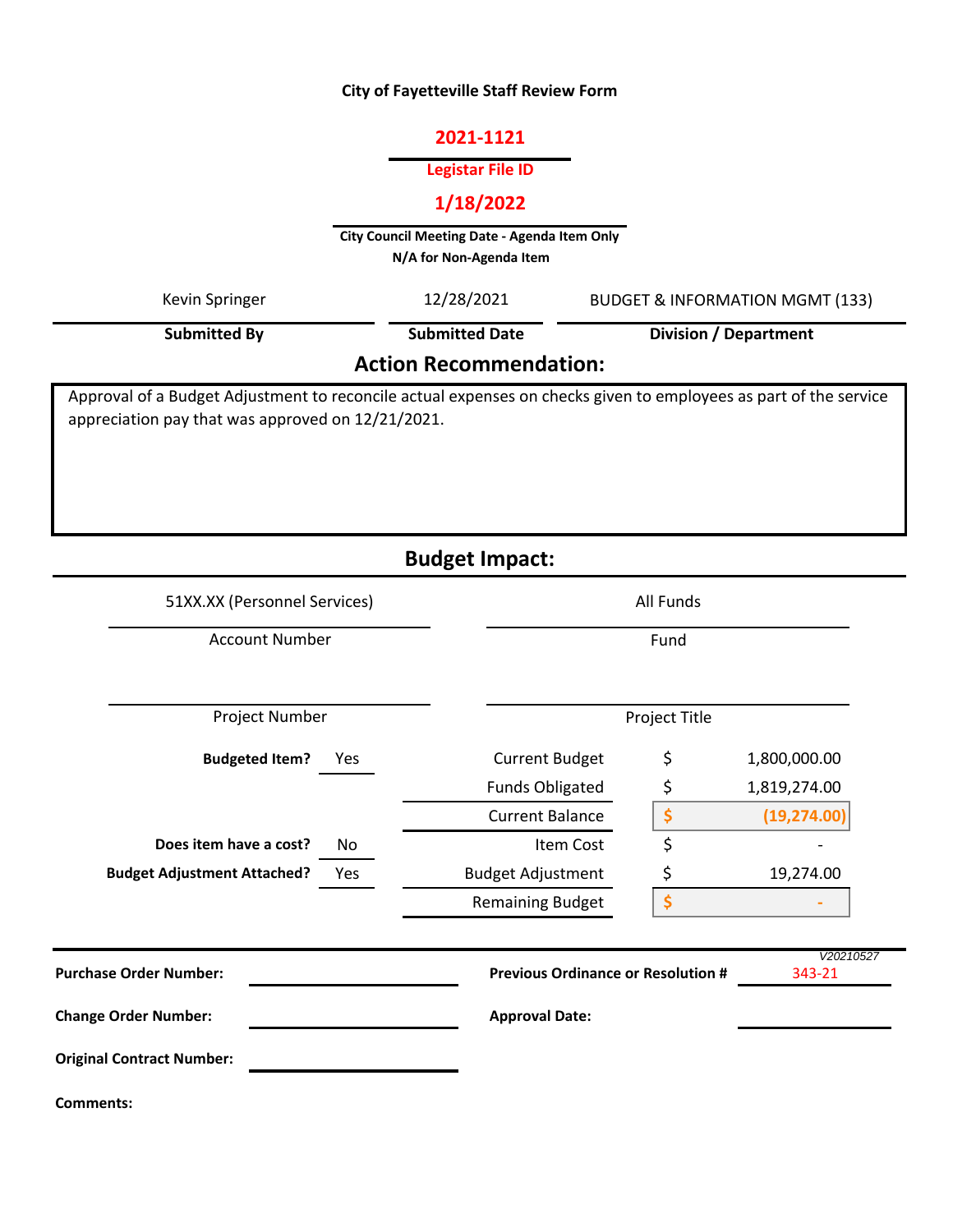

#### **MEETING OF JANUARY 18, 2022**

**TO:** Mayor and City Council

**FROM:** Paul A. Becker, Chief Financial Officer

**DATE:** December 30, 2021

**SUBJECT: Amendment to Resolution 343-21 Increasing the Amount of the 2021 budget by \$19,279 to reconcile actual expenses on checks given to employees as part of the service appreciation pay that was approved on 12/21/2021**

#### **RECOMMENDATION:**

To increase the budget amount added to the 2021 budget pursuant to resolution 343-21 by \$19,279 due to reconciling actual payments made to City employees as part of the service appreciation pay that was approved by City Council on December 21, 2021.

#### **BACKGROUND:**

City Staff demonstrated flexibility and adaptability over the past two years. Because of their dedication to serving this City, the safety, health, and security needs of our citizens have been met and City services were provided without interruption. In recognition of staff's hard work, City Council approved a one-time award on December 21, 2021.

The incentive was prorated to employees that worked from November 1, 2020 through November 28, 2021. Awards were grossed up for tax purposes and were paid out to active, eligible employees on December 22, 2021.

The impact of the original cost was estimated and after final checks were issued to employees, a reconciliation was needed. These amounts are reflected in the attached budget adjustment.